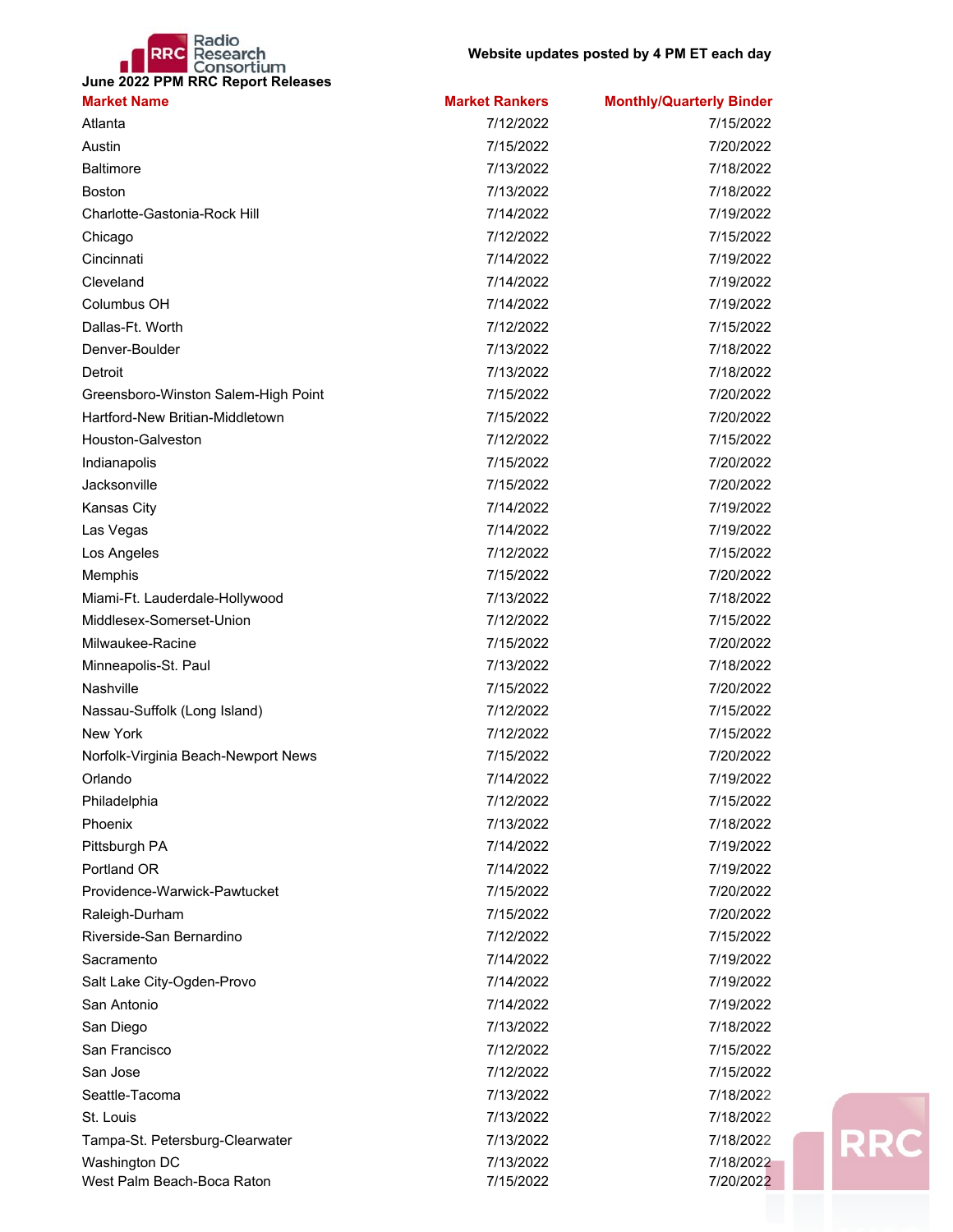## **July 2022 PPM RRC Report Releases**

| <b>Market Name</b>                  | <b>Market Rankers</b> | <b>Monthly/Quarterly Binder</b> |
|-------------------------------------|-----------------------|---------------------------------|
| Atlanta                             | 8/8/2022              | 8/11/2022                       |
| Austin                              | 8/11/2022             | 8/16/2022                       |
| <b>Baltimore</b>                    | 8/9/2022              | 8/12/2022                       |
| <b>Boston</b>                       | 8/9/2022              | 8/12/2022                       |
| Charlotte-Gastonia-Rock Hill        | 8/10/2022             | 8/15/2022                       |
| Chicago                             | 8/8/2022              | 8/11/2022                       |
| Cincinnati                          | 8/10/2022             | 8/15/2022                       |
| Cleveland                           | 8/10/2022             | 8/15/2022                       |
| Columbus OH                         | 8/10/2022             | 8/15/2022                       |
| Dallas-Ft. Worth                    | 8/8/2022              | 8/11/2022                       |
| Denver-Boulder                      | 8/9/2022              | 8/12/2022                       |
| Detroit                             | 8/9/2022              | 8/12/2022                       |
| Greensboro-Winston Salem-High Point | 8/11/2022             | 8/16/2022                       |
| Hartford-New Britian-Middletown     | 8/11/2022             | 8/16/2022                       |
| Houston-Galveston                   | 8/8/2022              | 8/11/2022                       |
| Indianapolis                        | 8/11/2022             | 8/16/2022                       |
| Jacksonville                        | 8/11/2022             | 8/16/2022                       |
| <b>Kansas City</b>                  | 8/10/2022             | 8/15/2022                       |
| Las Vegas                           | 8/10/2022             | 8/15/2022                       |
| Los Angeles                         | 8/8/2022              | 8/11/2022                       |
| Memphis                             | 8/11/2022             | 8/16/2022                       |
| Miami-Ft. Lauderdale-Hollywood      | 8/9/2022              | 8/12/2022                       |
| Middlesex-Somerset-Union            | 8/8/2022              | 8/11/2022                       |
| Milwaukee-Racine                    | 8/11/2022             | 8/16/2022                       |
| Minneapolis-St. Paul                | 8/9/2022              | 8/12/2022                       |
| Nashville                           | 8/11/2022             | 8/16/2022                       |
| Nassau-Suffolk (Long Island)        | 8/8/2022              | 8/11/2022                       |
| New York                            | 8/8/2022              | 8/11/2022                       |
| Norfolk-Virginia Beach-Newport News | 8/11/2022             | 8/16/2022                       |
| Orlando                             | 8/10/2022             | 8/15/2022                       |
| Philadelphia                        | 8/8/2022              | 8/11/2022                       |
| Phoenix                             | 8/9/2022              | 8/12/2022                       |
| Pittsburgh PA                       | 8/10/2022             | 8/15/2022                       |
| Portland OR                         | 8/10/2022             | 8/15/2022                       |
| Providence-Warwick-Pawtucket        | 8/11/2022             | 8/16/2022                       |
| Raleigh-Durham                      | 8/11/2022             | 8/16/2022                       |
| Riverside-San Bernardino            | 8/8/2022              | 8/11/2022                       |
| Sacramento                          | 8/10/2022             | 8/15/2022                       |
| Salt Lake City-Ogden-Provo          | 8/10/2022             | 8/15/2022                       |
| San Antonio                         | 8/10/2022             | 8/15/2022                       |
| San Diego                           | 8/9/2022              | 8/12/2022                       |
| San Francisco                       | 8/8/2022              | 8/11/2022                       |
| San Jose                            | 8/8/2022              | 8/11/2022                       |
| Seattle-Tacoma                      | 8/9/2022              | 8/12/2022                       |
| St. Louis                           | 8/9/2022              | 8/12/2022                       |
| Tampa-St. Petersburg-Clearwater     | 8/9/2022              | 8/12/2022                       |
| Washington DC                       | 8/9/2022              | 8/12/2022                       |
| West Palm Beach-Boca Raton          | 8/11/2022             | 8/16/2022                       |